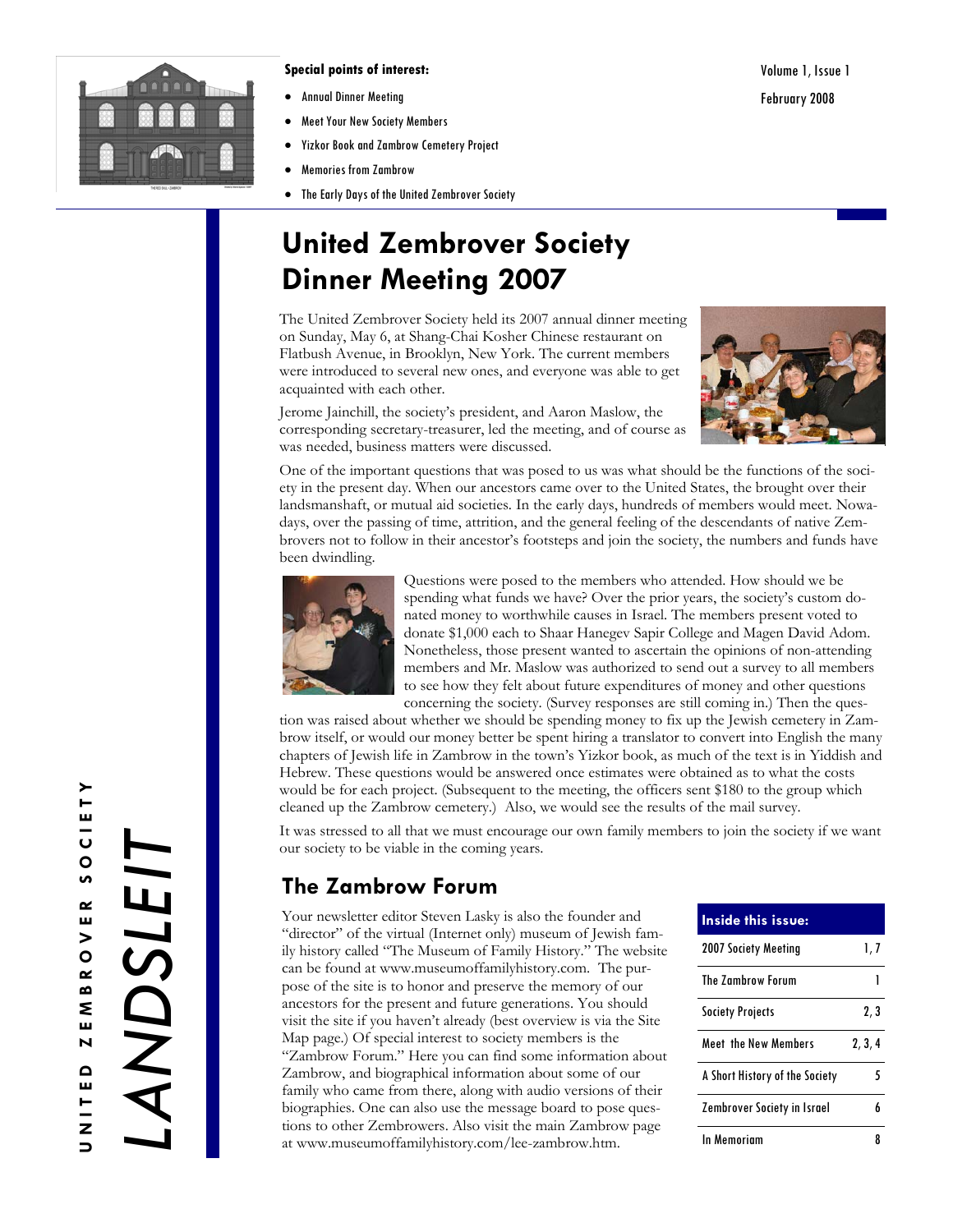#### **The Yizkor Book Project**

A Yizkor Book is thought of as being a "book or remembrance," a compilation of recollections of Jewish life in a particular town. They are a series of stories (and photographs) often told by those who either emigrated before the start of World War II, or by those who were fortunate to survive its horrors. These books serve as memorials to these times, opportunities for our ancestors to tell us of their individual and family histories, so that their traditions, way of life, and beloved family members will never be forgotten.

Saying this, for the most part the text in these books are written in the writer's native language, or at least the language that the person felt most comfortable writing in (usually Hebrew or Yiddish.) So, while these books are valuable memoirs of Jewish life that should be dear to us and read by us with interest, most of us don't read, nor can we translate Yiddish or Hebrew. Therefore, how can we read or expect future generations to read, appreciate and cherish such memories?

The Zambrow Yizkor Book has a brief English summary of what is mostly in Hebrew and English. The society entered into an agreement with JewishGen, Inc., the world's major Jewish genealogical society and Web site operator, to coordinate the translation. Society Vice-President Stacy Hankin is our coordinator for the translation project. At our May 4, 2008 meeting, we will again discuss whether to make a larger financial commitment to having the book translated and review the progress made so far.

The recollections of Jewish life in Zambrow, contained in the yizkor book, are valuable testimonials given to us by our ancestors. The Zambrow Yizkor Book paints for us many pictures of what life was like for our family members and fellow Jews in our ancestral shtetl. For us as Jews, being able to make a connection to past generations gives us continuity and may help strengthen our familial roots. To do this, to honor the memories of those who can now only talk to us through the pages of a Yizkor book, we need to consider funding well such a translation project, to preserve the memories of those Zembrovers who came before us.

#### **Anti-Semitism in Zambrow**

**from longtime society vice-president Hy Yellin A"H in a 2005 interview conducted by Adina Steinberg** 

"I went one time to swim. I didn't know they were coming. We called them *shkotzim*.; it means young Gentiles. They came around to swim in the water in the big part. If I couldn't swim, I would've drowned. On the same street where I lived there was a Polish butcher. He had a son. They had a dog. I passed by there and he sicced the dog on me. He ripped my pants. When I used to walk in the street, if I saw a bunch of Gentile boys coming, I used to go across. On Christmas eve I didn't go into town. They (my family) wouldn't let me go out: "Don't go out, they'll kill you." In other words, life wasn't so good. It was bad for a Jew. I came to America because my father was here. I became a citizen of the United States when I was eight years old on my father's papers. I was fifteen when I arrived here. I got married to a Zembrover girl. She came here when she was six years old. And we were married for forty-five years.…"



As a child in Zambrow, Hy Yellin went with his mother to have chickens slaughtered by Rabbi Simcha Maslow, grandfather of society Treasurer Aaron Maslow. In 2005, Hy met Rabbi Maslow's namesake and great-grandson, Simcha Maslow.

### **Meet New Member Morris Spector**

I am the child of a former Zambrovite, Mnucha Choroszcz Spector. She was born in Zambrow in 1899. After the passing of her father, she came to the Golden Medina in 1920 to live with her sister Chia Fejga. We would receive letters and pictures from her brothers and sister Masha until the war. Then silence. After the war we heard from a survivor, her cousin Devorah Choroszcz Friedman who said she alone survived. I became interested in researching my family roots in 1985 after her passing. Aside from a few deadends, I have been very successful – tracing my maternal and paternal ancestry back to the late 1600s. Among the maternal family names are: Chmiel, Kawkiewicz, Slepowicz, Burakiewicz, Zelazo, Kuropatwa, Sokol, etc.



I am married with three daughters and six grandchildren. I spend my working time as a graphic designer and an international marketing consultant. Military service: US Coast Guard and US Army.



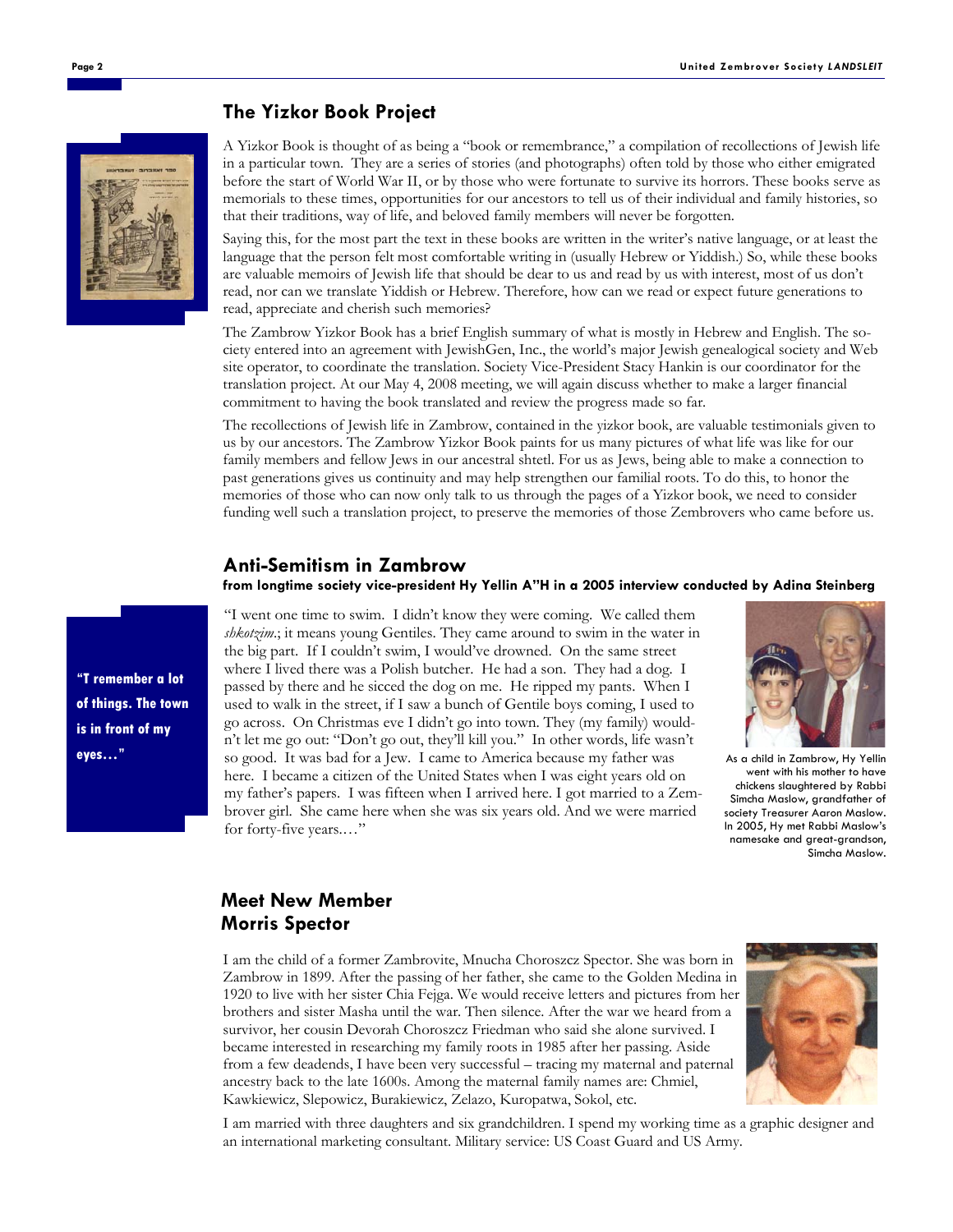Steve is a semi-retired optometrist from Long Island who first became interested in his family history five years ago when he found old photos of his grandparents and other members of his family he had never seen before. He was amazed that, four decades after his grandparents passed away, he could still see (and learn about) his grandparents and others so many years after their passing. He believes that just because our beloved family members are no longer alive, it doesn't mean that our memories of them or of their presence on this earth needs to die with them. We, as Jews, need to do all we can to make sure our legacy, and that of our ancestors, is passed down from one generation to the next.

Steve now spends most all his days creating new exhibitions for his website, a virtual (Internet only) museum of Jewish family history. He believes that our Jewish families deserve to have their own museum! Not only does he include genealogically-relevant material for all to peruse, but he also features exhibitions on those who well-represent the Jewish faith and their people.



Steve has spoken about his website in front of groups, the last time being at the yearly IAJGS (International Association of Jewish Genealogy Societies) in Salt Lake City (last July). He previously was awarded the "IAJGS Salutes" award for his contribution to Jewish genealogy.

Steve's paternal grandfather Michel Laski was from Zambrow. He left for the United States in 1902, though already married with one small baby, with the intention of preparing for his family's eventual immigration two years later.

## **The Jewish Cemetery in Zambrow**

The Jewish cemetery in Zambrow is not unlike many extant Jewish cemeteries in Eastern Europe. So many of the smaller cemeteries, especially, stand in countries with minimal or non-existent Jewish populations. Many of these cemeteries were devastated not only during World War II, but in its aftermath. Many of the cemeteries are now obscured by vastly overgrown vegetation; others are filled with matzevot (gravestones) that are broken, toppled to the ground or otherwise buried under much vegetation or soil. One can only wonder how many matzevot once filled our sacred burial grounds before the Second World War.

Saying this, there is little motivation on the part of the local townsfolk to care for our cemeteries. For many these grounds are relics of a past time they'd rather not even talk about, let alone care for. Most towns will certainly not allocate any of their local funding to the upkeep of these cemeteries that are no longer in use, e.g. funding for the clearing of the fields of vegetation, the proper erection of the stones, the building of fences around these cemeteries (once the boundaries have been properly determined), etc. As is the case even in the United States, cemeteries are often targets for vandalism and desecration.

There remain a small number of extant gravestones in the Zambrow, Poland Jewish cemetery, although no doubt more of our ancestors are buried in locations where matzevot no longer stand. We have this year allocated some money for its cleanup. At our next meeting in 2008, we shall consider the possibility of increasing our funding toward this cleanup and preservation of our sacred ancestral graveyard.

## **Meet New Members Ron and Carole Miller**

identified over 2700 relatives.

Ron recently retired from a successful career as president of a military electronics manufacturing company. His grandfather Benny Miller (Mlecarz), the son of Moshe Enoch and Chana Zissel nee Charfa, immigrated here in 1910 from Zambrow. Benny was very active as treasurer in the Zembrower Branch #149 of the Workman's Circle. He was instrumental in selecting the site of the WC's Camp in Hopewell Junction, N.Y. Ron's mother and her two sisters were counselors there in the 1930s. Ron is a very active genealogist, having started his research in 1960. He currently has



Ron and Carole Miller at annual dinner meeting.

Carole and Ron, who live in Dix Hills on Long Island, have two daughters: Elisa Braverman who, with her husband Peter and their son Jason also live in Dix Hills, and Deborah, who lives in Great Neck, N.Y.

**"Show me your cemeteries and I will tell you what kind of people you have." -** 

**Benjamin Franklin**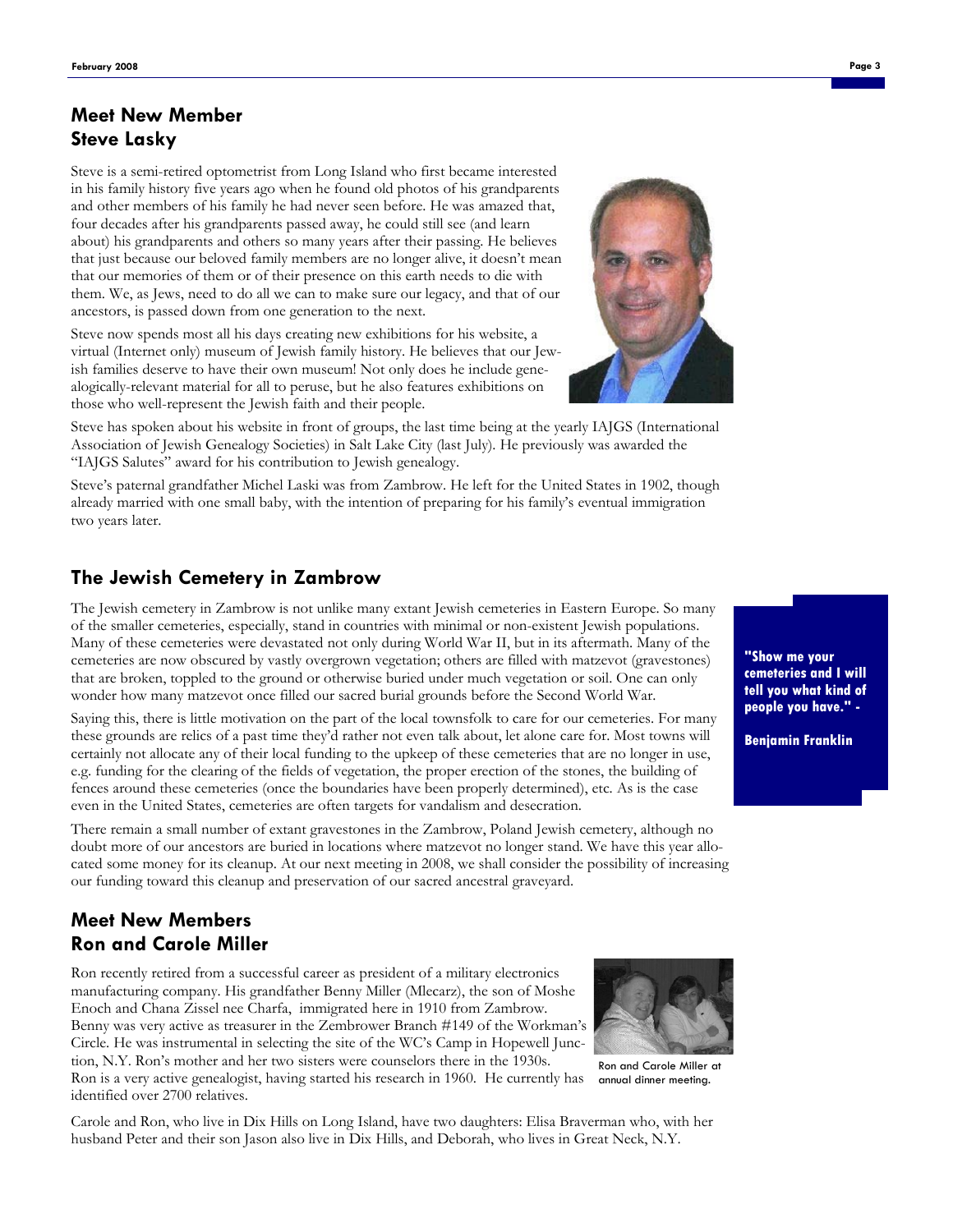Stacy Hankin is the great-granddaughter of Harry (Hershel) Stein, who served as society president many decades ago. A senior business analyst with BioInformatics, LLC, a market research firm serving the life science industry, Stacy resides in Gaithersburg, Maryland. She uses Internet Jewish genealogical tools to research her family. Stacy was elected a vice-president last May and is our liaison to JewishGen for the yizkor book translation project. Her mom Susan, Harry Stein's granddaughter, and sister Nicole have also joined.

## **This Day in our History**

Meeting called for January 26, 1947

"The United Zembrover Relief and Ladies' Auxiliary invite you to a MEMORIAL MEETING for the fallen Zembrover Jews... It is your duty as friends of the people who were born in your hometown Zembrove to honor the memory of the fallen heroes and martyrs who gave their lives that we Jews in America might live... We are glad to know that survivors of Zembrove are now located in all parts of the world, Poland, Russia, France, Germany, Austria, Italy, Palestine and Shanghai. We are in touch with all our Zembrover that now live in the United States... We want you to come and hear for yourself the letters of thanks from your own people of Zembrove. Come and hear the greetings from your families and friends."

## **Welcome, New Members**

The following people became members of our society since May of 2007:

Shirley Fineman Nicole Hankin Stacy Hankin Susan Hankin Louis & Barbara Jainchill Steven Lasky

Ronald & Carole Miller David & Emily Rosen Harriet & Burt Rublin Amy Rublin David Rublin Annette Siegel

Robert & Fay Sklar Zalman Slowik Morris Spector Larry Taub

## **Photo from Zambrow**

Hy Yellin (nee Chaim Jelen), front row center, and his friends, date unknown



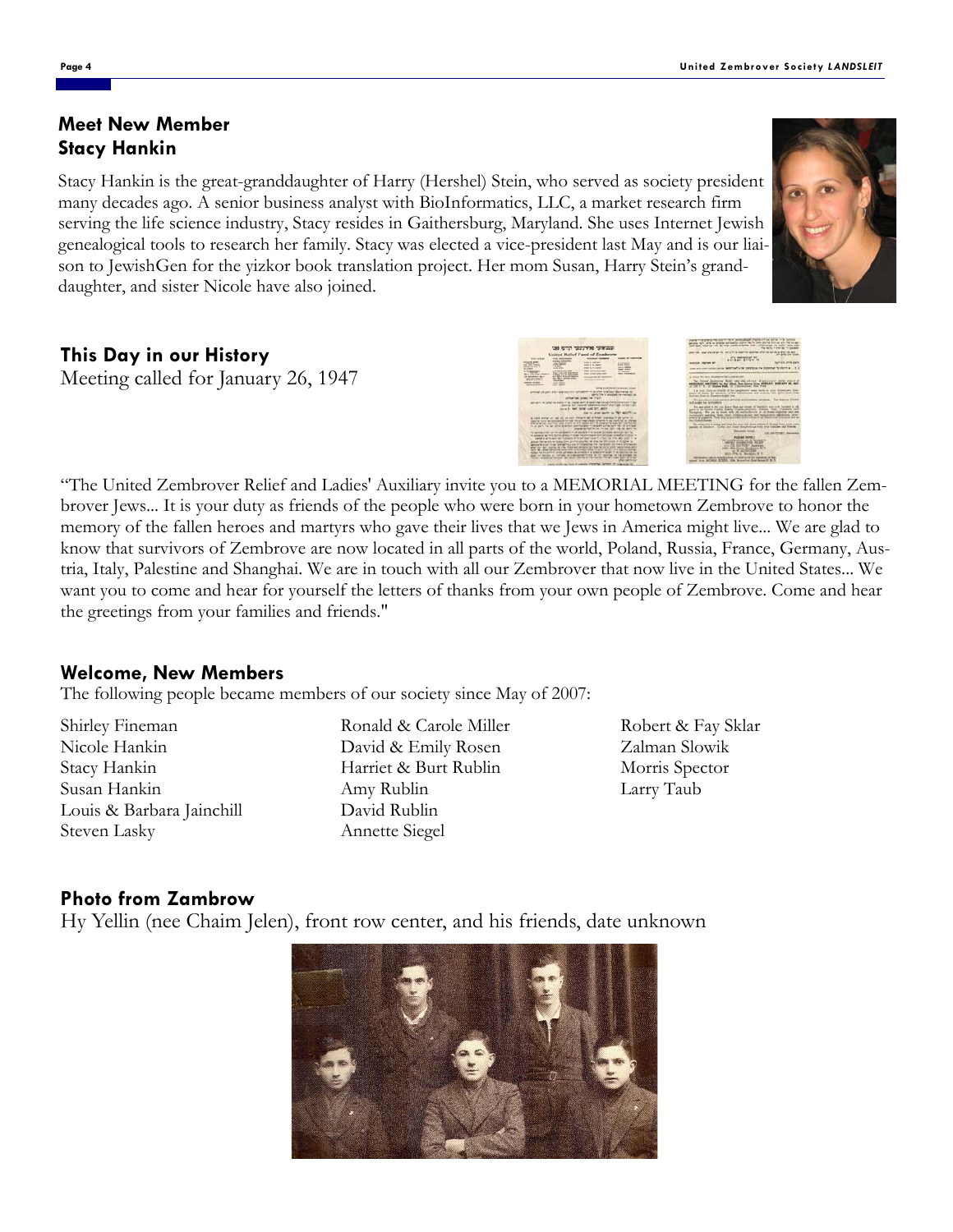## **A Short History of the Zembrover Society excerpts of an interview with 2nd Vice-President Gershon Tabak, conducted in December 2005 by Steven Lasky**

Actually the Zembrover society is way over one hundred years old. One of the ex-Society presidents compared it to the Forverts (the Yiddish newspaper "The Forward") when the society was created. In the same era as the Forverts was created, the Zembrover society was also created.

What kind of element came to the Zembrover society? Actually there came a religious element. Religious people came, and there were two things at first that they had to do. First of all, they raised money for a cemetery plot, and the very first plot was at Washington Cemetery. Washington Cemetery is on Ocean Parkway and Bay Parkway in Brooklyn. And over there the very first people from the society are buried. Now the cemetery is already closed—it's full. And what else did they do? They raised money to



buy a building, to make a shul, so that the members would be able to daven in a shul. And this shul was here on 216 Henry St (Lower East Side of Manhattan). I came into the Zembrover Society in 1947. At that time, they still had a shul, and they had a *magid* at the shul. A *magid* is a professional preacher—he's actually like a rabbi. He's knowledgeable in Torah, and everything else, like a rabbi. He was an elderly person and the society supported him.

There were those Zembrovers who came to the United State—there were a lot of them—some of them were business people—they created some businesses—stores, small businesses... And one helped the other, because in those years, there was no Social Security. There was no welfare. Everybody had to live on his own strengths economically. If somebody came to the United States before I came, the citizens from Zambrow who were already living in the United States had to guarantee the prospective immigrant that he would be able to support himself—something like this.

One helped the other in recommending—in that time there were boarders—this doesn't happen so much during your time, but during my time there were boarders—I was myself a boarder. A boarder is—if you had an apartment, a family and you had three or four rooms—in one room you took in a border, at that time, for twenty dollars a month. Twenty dollars was a lot of money then—it's not now—and you were a boarder. So this was it—the new immigrants were boarders until they started to get a job—as shoemakers, tailors, other professions—until they could accumulate some money. And then they rented an apartment or something like this. Little by little.

So the society in my time—I was very young in that time, the youngest that came into the society—there were a lot of committees. There were committees on how to organize affairs in order to raise money. In order to make money, there was an auxiliary—a ladies' auxiliary. In that time in the ladies' auxiliary there were about fifty women or maybe more, because we had in our membership when I came to the society over three hundred members or more. As a matter-of-fact, if I came late to a meeting, I already couldn't even find a place where I could sit down, because it was already full. We had committees to help people. It was called a hospitality committee. Now, there's nothing like that.

There was also what they called a "Hospitaler" who is, if somebody got sick, they'd call the Hospitaler. His duty was to come over and visit the sick person. In case the sick person was needy economically, he gave them some money. So this was the job of the Hospitaler. The Society had their own doctors, so to speak. When I came in the society, they sent me to the Zembrover doctor. He was not a Zembrover doctor, but he was a doctor. He took care of the Zembrovers. Two dollars I had to pay. So he examined me. I had to be healthy in order to go into the society, something like this. So they examined me to make sure that I was healthy….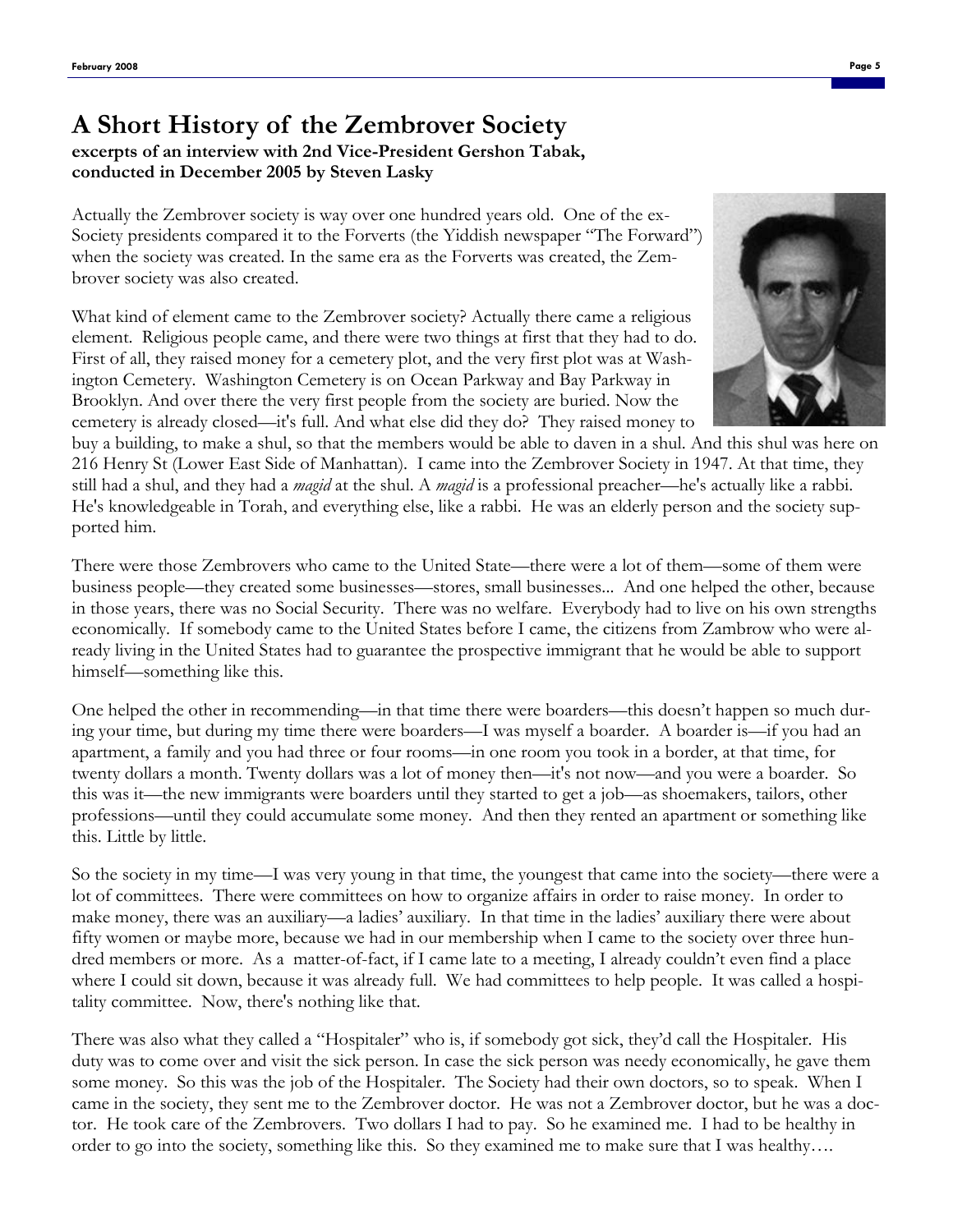# **Photo Gallery**



Zembrover Memorial Meeting in Israel, date unknown

There was a large contingent of native Zembrovers who emigrated to Israel. There they formed a landsmanshaft society, an organization of people, all of whom had some connection to Zambrow. For the most part , they were born there, though spouses and children may have attended the meeting.

Though through time and attrition the Zembrover Society in Israel is no longer active, the society served its members well by offering their members a place in which to meet and feel once again connected to their landsleit (members of their home town.)

If you have any photographs of Zambrow or family from Zambrow, please contact Steve Lasky at steve@museumoffamilyhistory.com.



left to right Mrs.Burstein <sup>L</sup>ina Karlinsky<br>Mordechai Blumrosen, Shmulke Karlinsky, Zava Marmary



left to right, Burstein, Tabak, Neomi Vax, Malka Greenberg, Jabkowsky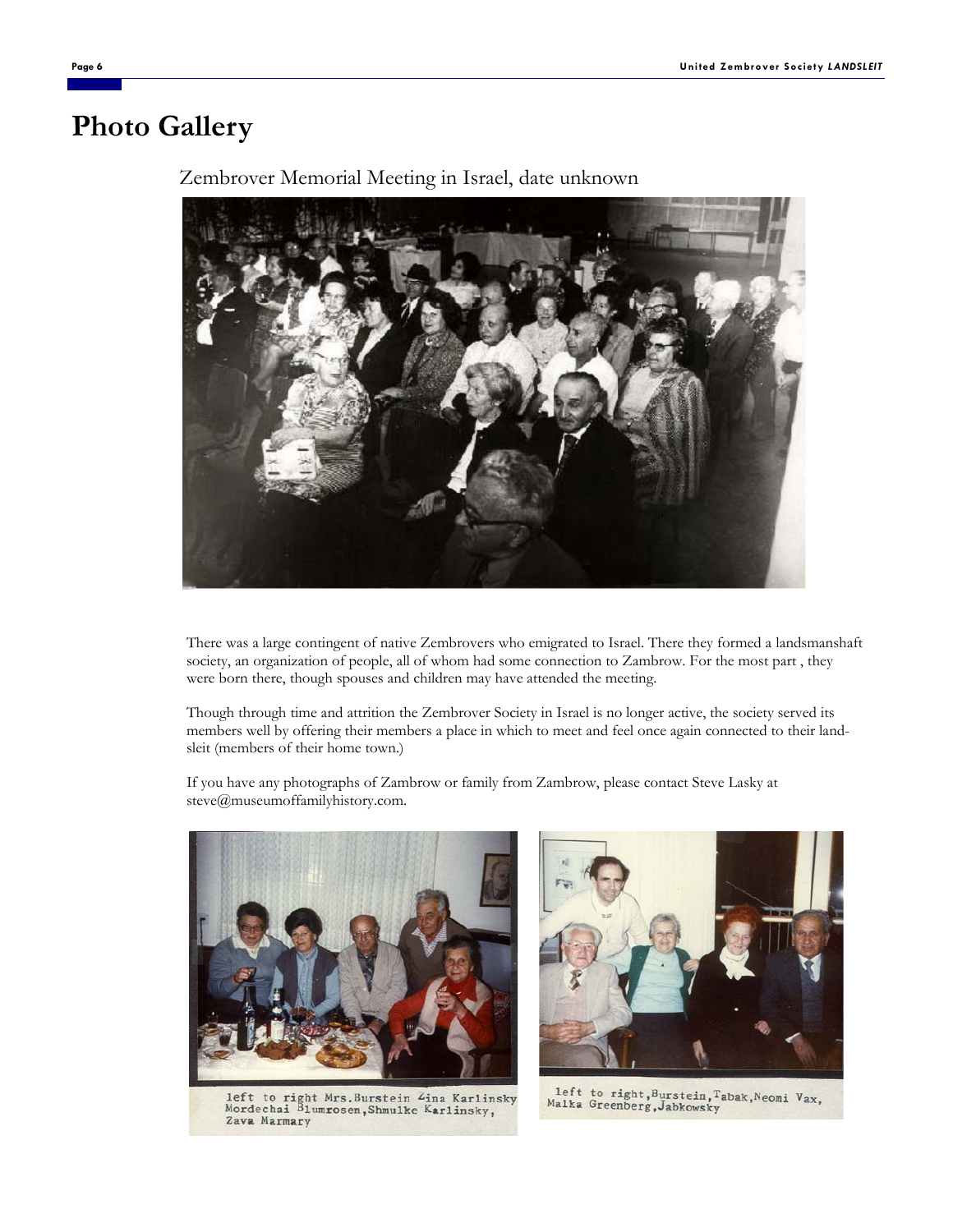# **Photo Gallery**

United Zembrover Society Annual Dinner Meeting Brooklyn, New York, May 2007